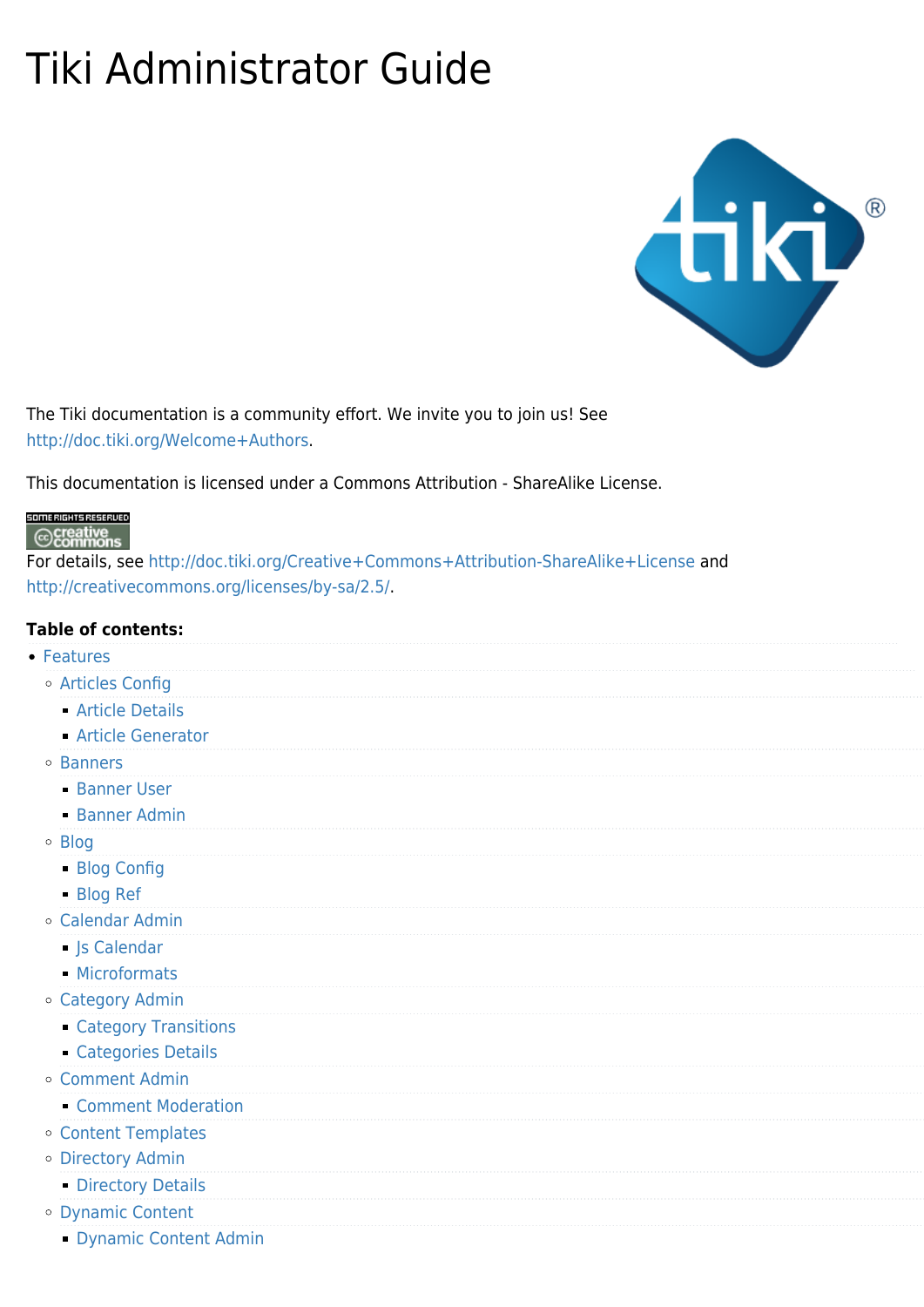- [File gallery admin](https://doc.tiki.org/File-gallery-admin)
	- **[File Gallery Config](https://doc.tiki.org/File-Gallery-Config)**
	- [Batch Upload](https://doc.tiki.org/Batch-Upload)
	- [elFinder](https://doc.tiki.org/elFinder)
- [Forum Admin](https://doc.tiki.org/Forum-Admin)
	- **[Forum Details](https://doc.tiki.org/Forum-Details)**
	- **[Forum and Mailing List Synchronization](https://doc.tiki.org/Forum-and-Mailing-List-Synchronization)**
- o [Integrator](https://doc.tiki.org/Integrator)
	- **[Integrator User](https://doc.tiki.org/Integrator-User)**
	- **[Integrator Admin](https://doc.tiki.org/Integrator-Admin)**
	- **[Integrator Details](https://doc.tiki.org/Integrator-Details)**
- o [Intrusion Detection System](https://doc.tiki.org/Intrusion-Detection-System)
- [Live Support](https://doc.tiki.org/Live-Support)
	- **[Live Support Admin](https://doc.tiki.org/Live-Support-Admin)**
	- **[Live Support Details](https://doc.tiki.org/Live-Support-Details)**
- [Maps](https://doc.tiki.org/Maps)
	- [Maps Admin](https://doc.tiki.org/Maps-Admin)
	- [Maps Admin](https://doc.tiki.org/Maps-Admin)
	- [Gmap](https://doc.tiki.org/Gmap)
		- [Gmap Details](https://doc.tiki.org/Gmap-Details)
- o [Menu](https://doc.tiki.org/Menu)
	- [Tutorial HowTo Create Menus](https://doc.tiki.org/Tutorial---HowTo-Create-Menus?structure=HomePage+AdminGuide)
- [Newsletters](https://doc.tiki.org/Newsletters)
	- **[Newsletter Admin](https://doc.tiki.org/Newsletter-Admin)**
	- **[Newsletter Details](https://doc.tiki.org/Newsletter-Details)**
	- [Newsletter Article Clipping](https://doc.tiki.org/Newsletter-Article-Clipping)
- [Payment](https://doc.tiki.org/Payment)
	- [Community Currencies](https://doc.tiki.org/Community-Currencies)
- [Feeds User](https://doc.tiki.org/Feeds-User)
	- **[RSS Admin](https://doc.tiki.org/RSS-Admin)**
	- **[RSS Feeds Details](https://doc.tiki.org/RSS-Feeds-Details)**
	- **[HTML Feed](https://doc.tiki.org/HTML-Feed)**
- [Slideshow Admin](https://doc.tiki.org/Slideshow-Admin)
	- **[Slideshow Details](https://doc.tiki.org/Slideshow-Details)**
- [Surveys](https://doc.tiki.org/Surveys)
	- **[Survey Admin](https://doc.tiki.org/Survey-Admin)**
	- **[Survey Details](https://doc.tiki.org/Survey-Details)**
- [Tracker User](https://doc.tiki.org/Tracker-User?structure=HomePage+AdminGuide)
	- **[Tracker Details](https://doc.tiki.org/Tracker-Details)**
	- [Creating a Tracker](https://doc.tiki.org/Creating-a-Tracker?structure=HomePage+AdminGuide)
	- [Adding fields to a tracker](https://doc.tiki.org/Adding-fields-to-a-tracker?structure=HomePage+AdminGuide)
	- **[How to change tracker field types](https://doc.tiki.org/How-to-change-tracker-field-types?structure=HomePage+AdminGuide)**
	- [Adding items to a tracker](https://doc.tiki.org/Adding-items-to-a-tracker?structure=HomePage+AdminGuide)
	- **[Tracker Field Validation](https://doc.tiki.org/Tracker-Field-Validation)**
	- **[Tracker Field Rules](https://doc.tiki.org/Tracker-Field-Rules)**
	- **[Searching tracker items](https://doc.tiki.org/Searching-tracker-items?structure=HomePage+AdminGuide)**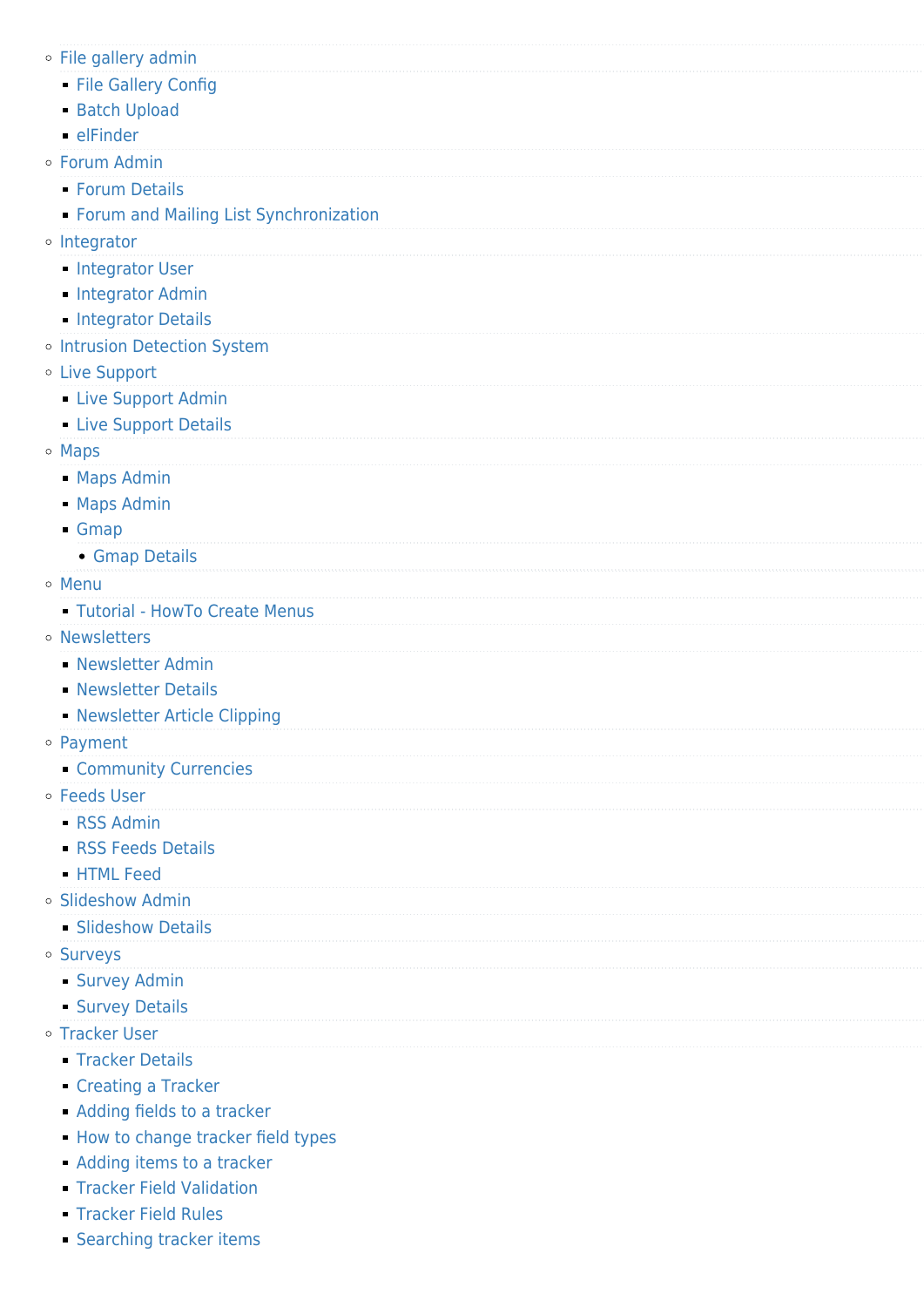- [User Tracker](https://doc.tiki.org/User-Tracker)
- **[Group Tracker](https://doc.tiki.org/Group-Tracker)**
- **[Pretty Tracker](https://doc.tiki.org/Pretty-Tracker)**
- **[Pretty Tracker in a Wiki Page](https://doc.tiki.org/Pretty-Tracker-in-a-Wiki-Page)**
- **[Linking trackers](https://doc.tiki.org/Linking-trackers?structure=HomePage+AdminGuide)**
- **[Export trackers](https://doc.tiki.org/Export-trackers?structure=HomePage+AdminGuide)**
- **[Tracker Inline edit](https://doc.tiki.org/Tracker-Inline-edit)**
- **[Import Trackers](https://doc.tiki.org/Import-Trackers)**
- **[Tracker Synchronization](https://doc.tiki.org/Tracker-Synchronization)**
- **[Tracker Admin](https://doc.tiki.org/Tracker-Admin)** 
	- **[Improve Tracker Forms](https://doc.tiki.org/Improve-Tracker-Forms)**
- **[System Trackers](https://doc.tiki.org/System-Trackers)**
- [Wiki](https://doc.tiki.org/Wiki)
	- [Wiki Config](https://doc.tiki.org/Wiki-Config)
	- [Smileys](https://doc.tiki.org/Smileys)
	- [AutoLinks](https://doc.tiki.org/AutoLinks)
	- [Auto TOC](https://doc.tiki.org/Auto-TOC)
	- [Link Cache](https://doc.tiki.org/Link-Cache)
	- [External Wikis](https://doc.tiki.org/External-Wikis)
	- **[Structures](https://doc.tiki.org/Structures)** 
		- [Structure Admin](https://doc.tiki.org/Structure-Admin)
		- [Structure Details](https://doc.tiki.org/Structure-Details)
	- [Raw page display](https://doc.tiki.org/Raw-page-display)
	- [Slideshow](https://doc.tiki.org/Slideshow)
	- **[HTML Pages](https://doc.tiki.org/HTML-Pages)**
	- **[History](https://doc.tiki.org/History)**
	- [Wiki Details](https://doc.tiki.org/Wiki-Details)
	- [Wiki Inline Editing](https://doc.tiki.org/Wiki-Inline-Editing)
	- **[Redirect to similar wiki page](https://doc.tiki.org/Redirect-to-similar-wiki-page)**
	- [Tell a Friend](https://doc.tiki.org/Tell-a-Friend)
- [Wizards](https://doc.tiki.org/Wizards)
	- [Profiles Wizard](https://doc.tiki.org/Profiles-Wizard)
	- [Admin Wizard](https://doc.tiki.org/Admin-Wizard)
	- [Changes Wizard](https://doc.tiki.org/Changes-Wizard)
	- [User Wizard Set up the User Details screen](https://doc.tiki.org/User-Wizard---Set-up-the-User-Details-screen)
- [Other](https://doc.tiki.org/Other)
	- [Deliberation](https://doc.tiki.org/Deliberation)
	- [Addons](https://doc.tiki.org/Addons)
		- [Removing Addons](https://doc.tiki.org/Removing-Addons)
	- [Data Channels](https://doc.tiki.org/Data-Channels)
	- [Local Profiles](https://doc.tiki.org/Local-Profiles)
	- **[Flagged Revisions](https://doc.tiki.org/Flagged-Revisions)**
	- **[Communication Center](https://doc.tiki.org/Communication-Center)**
	- [TextBackLinkProtocol](https://doc.tiki.org/TextBackLinkProtocol)
	- [User Levels](https://doc.tiki.org/User-Levels)
	- [Rating](https://doc.tiki.org/Rating)
	- [Share](https://doc.tiki.org/Share)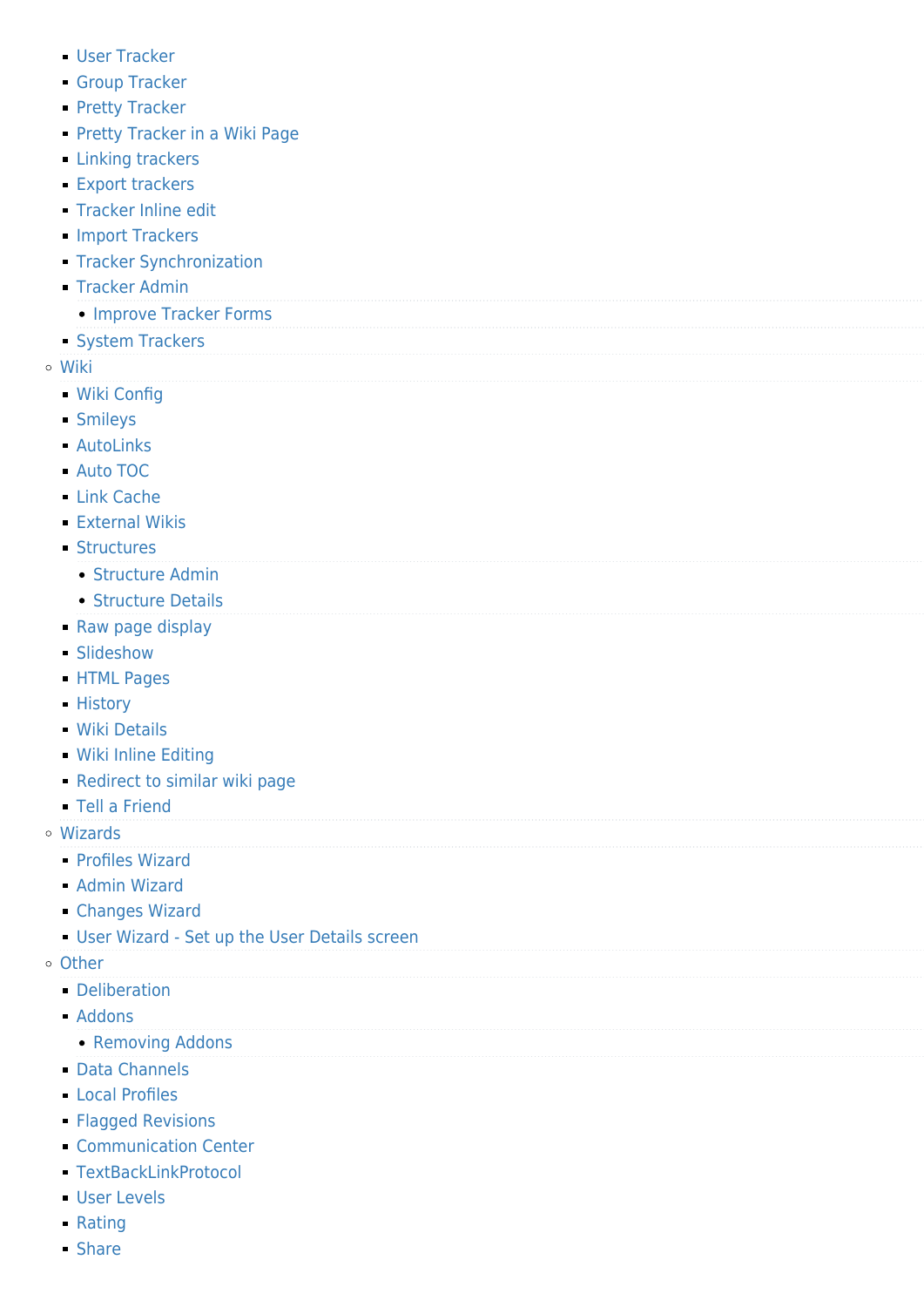- [Workspace](https://doc.tiki.org/Workspace)
	- [Workspace UI](https://doc.tiki.org/Workspace-UI)
- **[Namespaces](https://doc.tiki.org/Namespaces)**
- [Zotero](https://doc.tiki.org/Zotero)
- [PluginActivityStream](https://doc.tiki.org/PluginActivityStream?structure=HomePage+AdminGuide)
- **[Docs](https://doc.tiki.org/Docs)**
- [Ajax](https://doc.tiki.org/Ajax)
- [Live preview](https://doc.tiki.org/Live-preview)
- **[Semantic Links](https://doc.tiki.org/Semantic-Links)** 
	- [Semantic Admin](https://doc.tiki.org/Semantic-Admin)
- [WebDAV](https://doc.tiki.org/WebDAV)
	- [WebDAV access to Wiki Pages](https://doc.tiki.org/WebDAV-access-to-Wiki-Pages)
- [SCORM](https://doc.tiki.org/SCORM)
- [User group perms](https://doc.tiki.org/User---group---perms)
	- [Users](https://doc.tiki.org/Users)
	- [Group Transitions](https://doc.tiki.org/Group-Transitions)
	- [Permissions](https://doc.tiki.org/Permissions)
	- o [Banning](https://doc.tiki.org/Banning)
	- [Custom Home](https://doc.tiki.org/Custom-Home)
	- [Contribution Admin](https://doc.tiki.org/Contribution-Admin)
	- [Token Access](https://doc.tiki.org/Token-Access)
	- [Contribution](https://doc.tiki.org/Contribution)
	- o [Score Admin](https://doc.tiki.org/Score-Admin)
		- **[Score Details](https://doc.tiki.org/Score-Details)**
- [System](https://doc.tiki.org/System)
	- o [Preference Filters](https://doc.tiki.org/Preference-Filters)
	- [ModSecurity](https://doc.tiki.org/ModSecurity)
	- [Robots Exclusion Protocol](https://doc.tiki.org/Robots-Exclusion-Protocol)
	- [Initial Configuration](https://doc.tiki.org/Initial-Configuration)
	- [Tiki Importer](https://doc.tiki.org/Tiki-Importer)
		- [MediaWiki Importer](https://doc.tiki.org/MediaWiki-Importer)
		- [WordPress importer](https://doc.tiki.org/WordPress-importer)
	- o [Stats Admin](https://doc.tiki.org/Stats-Admin)
	- [Compression](https://doc.tiki.org/Compression)
	- [External Authentication](https://doc.tiki.org/External-Authentication)
	- [OpenId](https://doc.tiki.org/OpenId)
	- o [Admin DSN](https://doc.tiki.org/Admin-DSN)
	- [Content Authentication](https://doc.tiki.org/Content-Authentication)
	- [Link Cache](https://doc.tiki.org/Link-Cache)
	- [Cookie](https://doc.tiki.org/Cookie)
	- [Phpinfo](https://doc.tiki.org/Phpinfo)
	- o [Server Check](https://doc.tiki.org/Server-Check)
	- [Permission Check](https://doc.tiki.org/Permission-Check)
	- o [System Admin](https://doc.tiki.org/System-Admin)
	- [Logs](https://doc.tiki.org/Logs)
	- o [Stats](https://doc.tiki.org/Stats)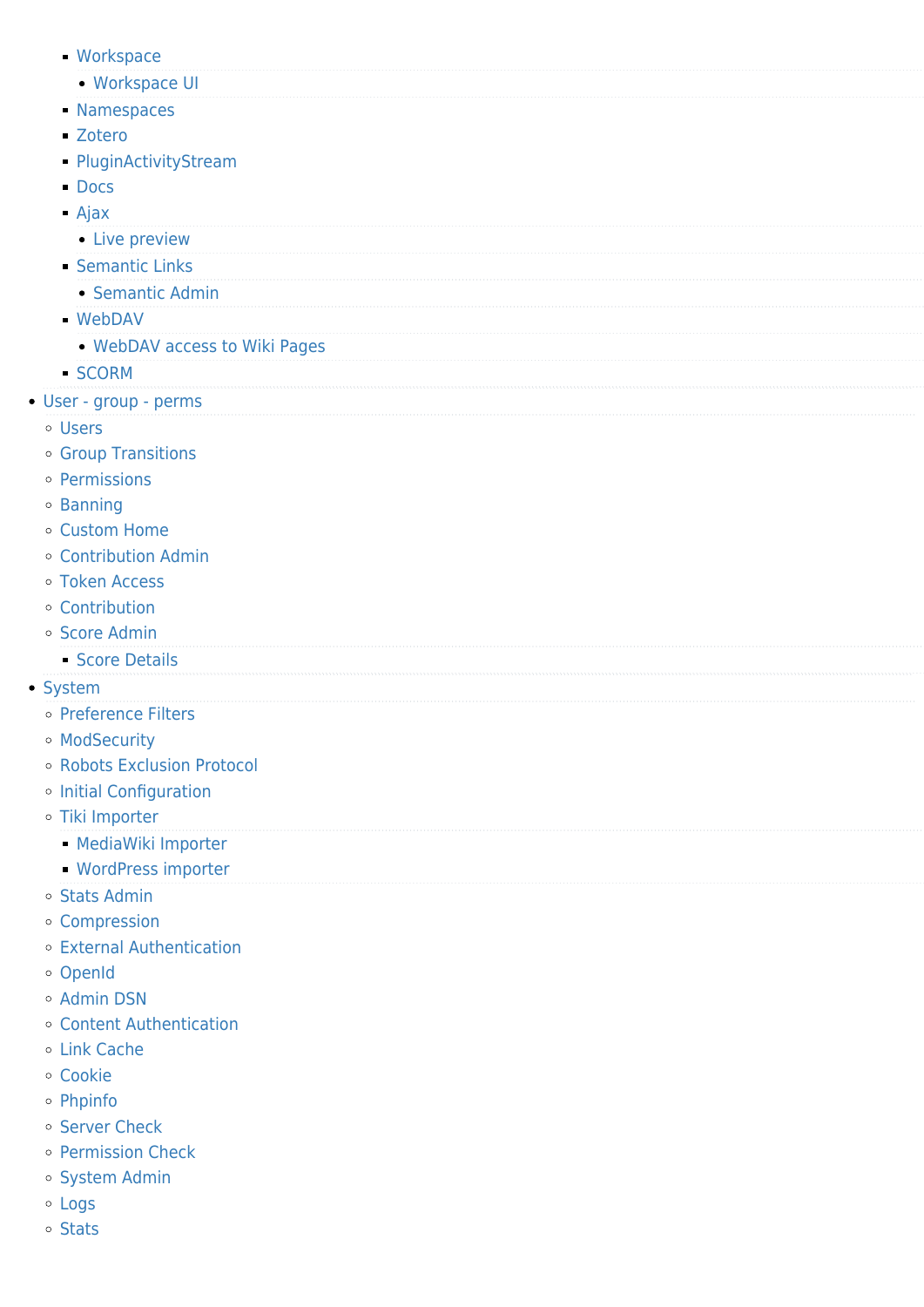- o [Security Admin](https://doc.tiki.org/Security-Admin)
- o [Profiles](https://doc.tiki.org/Profiles?structure=HomePage+AdminGuide)
- o [Interoperability](https://doc.tiki.org/Interoperability)
- [Referer Stats](https://doc.tiki.org/Referer-Stats)
- [Mobile](https://doc.tiki.org/Mobile)
- o [Batch](https://doc.tiki.org/Batch)
	- **[Cron Job to Rebuild Search Index](https://doc.tiki.org/Cron-Job-to-Rebuild-Search-Index)**
- [Web Services](https://doc.tiki.org/Web-Services)
- [Reports](https://doc.tiki.org/Reports)
- [Metrics Dashboard](https://doc.tiki.org/Metrics-Dashboard)
- o [System Configuration](https://doc.tiki.org/System-Configuration)
- [Customize](https://doc.tiki.org/Customize)
- o [Import-Export](https://doc.tiki.org/Import-Export)
- [htaccess](https://doc.tiki.org/htaccess)
- $\circ$  [php.ini](https://doc.tiki.org/php.ini)
- [Search Admin](https://doc.tiki.org/Search-Admin)
	- [Search and List from Unified Index](https://doc.tiki.org/Search-and-List-from-Unified-Index)
	- o [Search Details](https://doc.tiki.org/Search-Details)
	- o [Search Stats](https://doc.tiki.org/Search-Stats)
	- o [Referrer Search Highlighting](https://doc.tiki.org/Referrer-Search-Highlighting)
	- o [Search and replace](https://doc.tiki.org/Search-and-replace)
- [Mail](https://doc.tiki.org/Mail)
	- [Mail notifications](https://doc.tiki.org/Mail-notifications)
	- [Mail Queue](https://doc.tiki.org/Mail-Queue)
	- [Mail-in](https://doc.tiki.org/Mail-in)
	- [Daily Reports](https://doc.tiki.org/Daily-Reports)
	- [Group Watches](https://doc.tiki.org/Group-Watches)
	- [Groupmail](https://doc.tiki.org/Groupmail)
	- [Contact us](https://doc.tiki.org/Contact-us)
- [Plugins](https://doc.tiki.org/Plugins?structure=HomePage+AdminGuide)
	- [Plugin Alias](https://doc.tiki.org/Plugin-Alias)
	- o [Plugin Security](https://doc.tiki.org/Plugin-Security)
	- o [Plugin Approval](https://doc.tiki.org/Plugin-Approval)
- [i18n Admin](https://doc.tiki.org/i18n-Admin)
	- [Multilingual Module](https://doc.tiki.org/Multilingual-Module)
	- [Multilingual trackers](https://doc.tiki.org/Multilingual-trackers?structure=HomePage+AdminGuide)
	- [Multilingual Menu](https://doc.tiki.org/Multilingual-Menu)
	- [Character Encoding](https://doc.tiki.org/Character-Encoding)
	- [Multilingual Wiki](https://doc.tiki.org/Multilingual-Wiki)
	- [Interface translation](https://doc.tiki.org/Interface-translation)
	- o [Interactive Translation](https://doc.tiki.org/Interactive-Translation)
	- [Machine Translation](https://doc.tiki.org/Machine-Translation)
	- [Multilingual Article](https://doc.tiki.org/Multilingual-Article)
	- [Multilingual Structures](https://doc.tiki.org/Multilingual-Structures)
	- [Multilingual categories](https://doc.tiki.org/Multilingual-categories)
	- [Multilingual tags](https://doc.tiki.org/Multilingual-tags)
- [Editing](https://doc.tiki.org/Editing)